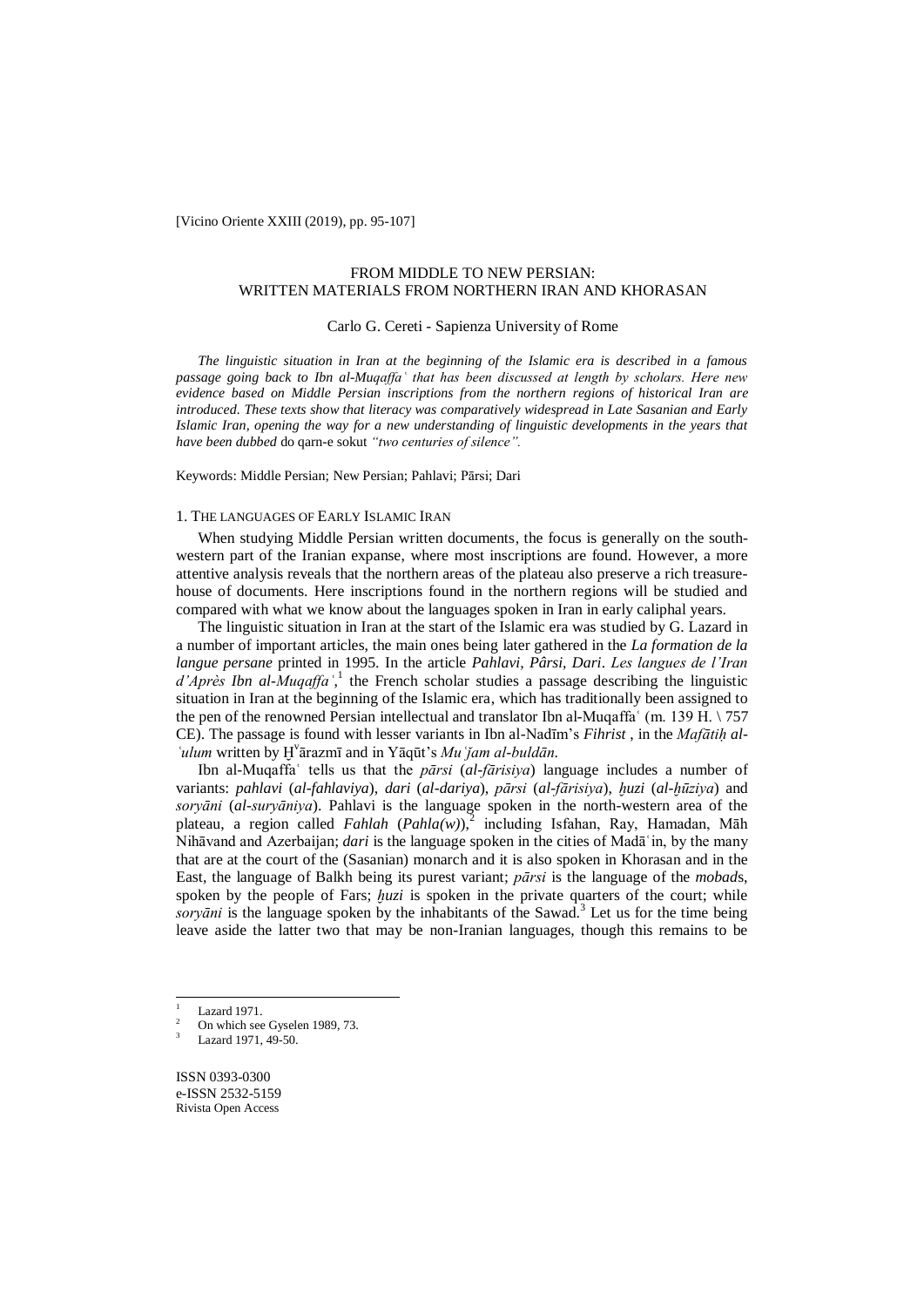proved,<sup>4</sup> focusing on the three names that quite certainly define languages or dialects belonging to West-Iranian: *pārsi*, *dari* and *pahlavi*.

Some years later, Istahri, writing around 932 CE, tells us that the inhabitants of Fars used three languages. They used *fārsi* (*pārsi*) to speak, *pahlavi* being the language in which the works speaking of the Persians of ancient were written and which was still used by the Zoroastrian clergy, and Arabic.<sup>5</sup> Here the difference between *fārsi* and *pahlavi* is quite clear, the former being the spoken language, the latter the written variant, still using the old writing system.

On the contrary, the passage by Ibn al-Muqaffa<sup>'</sup> is not immediately clear. The opposition between *pārsi* and *dari* is not easy to explain, except if one imagines that the court already used a sort of *koine* including different inflections. The difference between these two languages or variants and *pahlavi* has generally been understood as reflecting the linguistic division between southern and northern West Iranian. In this interpretation the terms *pārsi* and *dari* define variants of Persian, the south western Iranian language that will later evolve into classical Persian including an important number of north western lemmata, while *pahlavi* defines a north-western language.

In Lazard's interpretation, at the time of Ibn al-Muqaffaʿ the name *pahlavi* points to Parthian and\or to similar north-western dialects spoken in the vast region of the Zagros later known as Jibāl. $^6$  Only much later but earlier than Ferdowsi's time, will this name be used to define Middle Persian. On the opposite, *pārsi* defines both the dialect of Fars of Ibn al-Muqaffa<sup>o</sup>'s time and the older literary Middle Persian.<sup>7</sup> As already said, the difference between *pārsi* and *dari* is more difficult to define. According to Lazard the latter may be a northern variant of *pārsi*, characterized by the fact that it had developed in an area where earlier north-western languages close to Parthian were spoken.<sup>8</sup>

Following on what written by Perry in his relatively recent description of New Persian,<sup>9</sup> who systematized the work of earlier authors, we now have enough evidence to conjecture an important dialectal diversity in the New Persian spoken in the early Islamic epoch. On the one hand the linguistic variety that will develop in the literary language bound to spread over the entire territory characterized by "Persephony" <sup>10</sup> on the other a southern variant, attested in minor traditions, among which Judaeo-Persian and other documents such as the 11th century Persian *tafsir* known as *Qorʿan-e Qods,* that was discovered in Mashhad by

 $\overline{a}$ 

<sup>4</sup> See Lazard 1971, 363, though the status of *ḫuzi* is far from certain.

<sup>5</sup> Perry 2009, 47.

<sup>6</sup> The Zagros range and more in general mountain areas of the Iranian highlands witnessed the survival of ancient political, linguistic and cultural traditions well into the Islamic area. On this complex and fascinating phenomenon see Crone 2012.

<sup>7</sup> Perry 2009, 48-49.

<sup>8</sup> Perry 2009, 48-49, with reference to Lazard 1971, 373-380; 1990, 239-242; 1993, 28-30. Lazard has discussed this subject in a number of articles, most recently in 2003.

<sup>9</sup> Perry 2009, 50.

<sup>&</sup>lt;sup>10</sup> B. Fragner used the name «Die Persephonie» to describe the predominance of the Persian language and its culture in a vast area stretching from Istanbul to Delhi (Fragner 1999).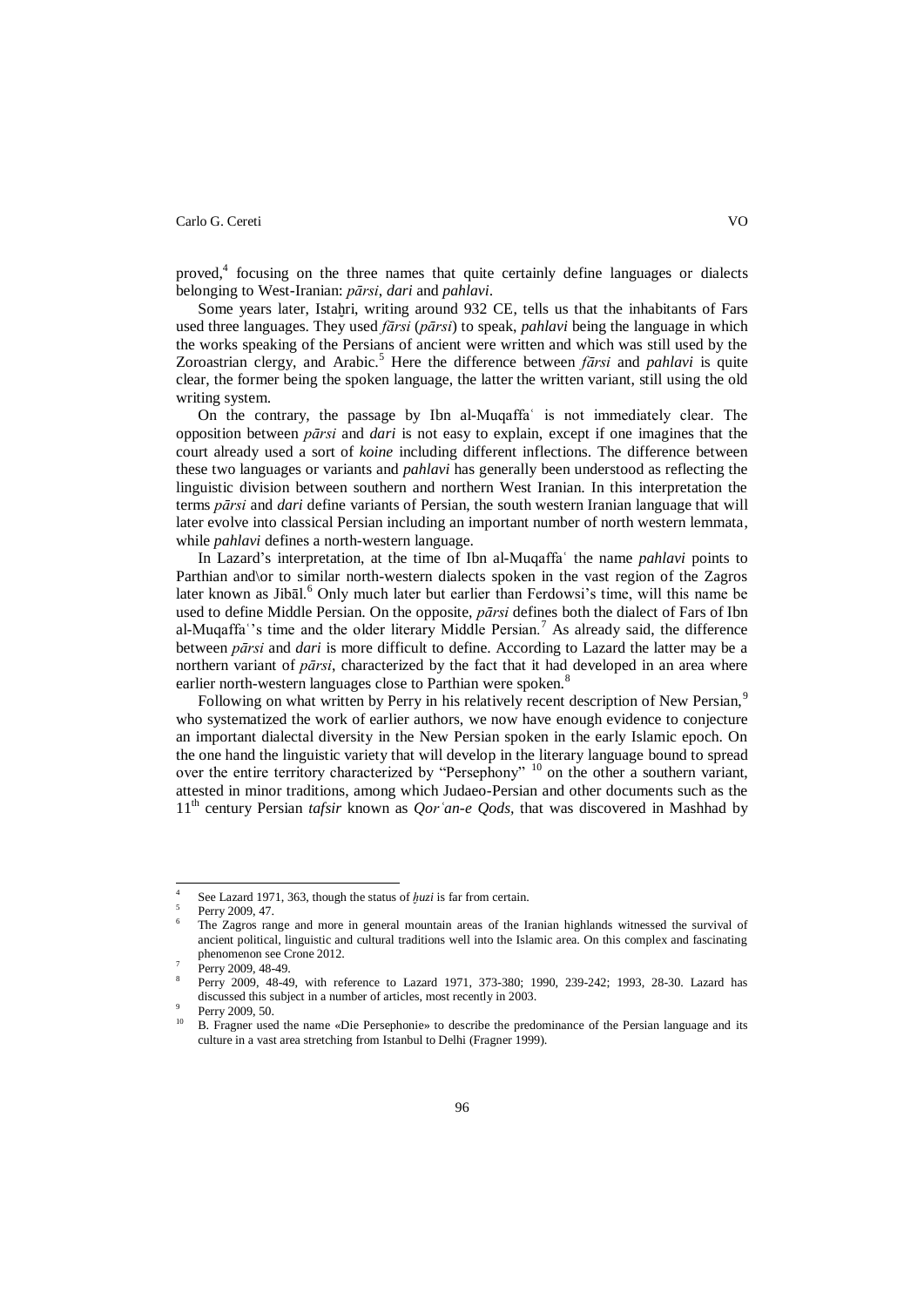'Ali Ravaqi.<sup>11</sup> This text was possibly written in Sistan and shares some linguistic traits with a few of the best Pāzand works though we ignore where the latter may have been written.<sup>12</sup>

In the given framework, be it that suggested by Lazard or the one put forward by Perry, one would expect to find some traces of linguistic variety in the Middle Persian texts, though dialectal variations may be hidden behind historical spellings and heterographies which were characteristic of the most common way of writing Middle Persian.<sup>13</sup> Though this may well be the case, we shall not deal with the Middle Persian books of the Zoroastrians in this paper, nor shall we discuss economic documents such as ostraka, papyri and parchments that basically share the same writing system with the Zoroastrian documents. Rather, in the following pages we shall focus on inscriptions in western Middle Iranian languages found in the northern half of the Sasanian Empire.

However, before turning to the texts themselves, let us dwell a bit longer on the linguistic situation in Iran in the early Islamic centuries. In his contribution to the fourth volume of the *Cambridge History of Iran*, focusing on the Persian language, Lazard states:<sup>14</sup>

«During the first two centuries of Islam, the medium for written expression and literature in Iran was provided by two languages of unequal importance, one of them declining and the other on the ascendant – Middle Persian (called Pahlavī) and Arabic. It is well known that at first the conquerors were necessarily dependent on the former Iranian civil service and that its officials continued to keep the financial registers in Middle Persian until 78/697-8 (or 82/701-2) in the west and until 124/741-2 in Khurāsān, the years in which Arabic replaced Middle Persian as the administrative language. Although it is fairly safe to assume that during the same period Middle Persian continued to be the medium by which the intellectual activity of the cultivated Iranian was expressed, its use became increasingly restricted with the progress of Islamic influence and the vigorous development of Arab culture».

One cannot deny the fact that Middle Persian – or maybe Persian written using the Pahlavi alphabet and heterography – was still alive until the  $9<sup>th</sup>$ ,  $10<sup>th</sup>$  and even early  $11<sup>th</sup>$ century albeit possibly only in restricted circles. Leaving aside Zoroastrian literature mostly (re)written by Zoroastrian clergy in the  $9<sup>th</sup>$  and  $10<sup>th</sup>$  century on older models, we have a number of inscriptions, economic documents, letters, coins, etc. dating well into the early years of the spread of Islam. Moreover, one should not forget that Middle Persian and Parthian were used by the Manichaeans in Central Asia up to the eighth century.<sup>1</sup>

 $11$  $\frac{11}{12}$  Ravaqi 1364-1365.

These texts may well have been written in Sistan or elsewhere by persons originating from this region, where Zoroastrian communities were found still in Islamic times. On the importance of Pāzand for the linguistic history of New Persian see de Jong 2003.

<sup>&</sup>lt;sup>13</sup> See Henning 1958, 58-72.

 $\frac{14}{15}$  Lazard 1975, 602.

<sup>15</sup> Skjærvø 2009, 197. On Manichaean literature written in New Persian see Sundermann 2003, 242-243, where the German scholar writes "Die manichäischen Texte in neupersischer Sprache gehören zu den ältesten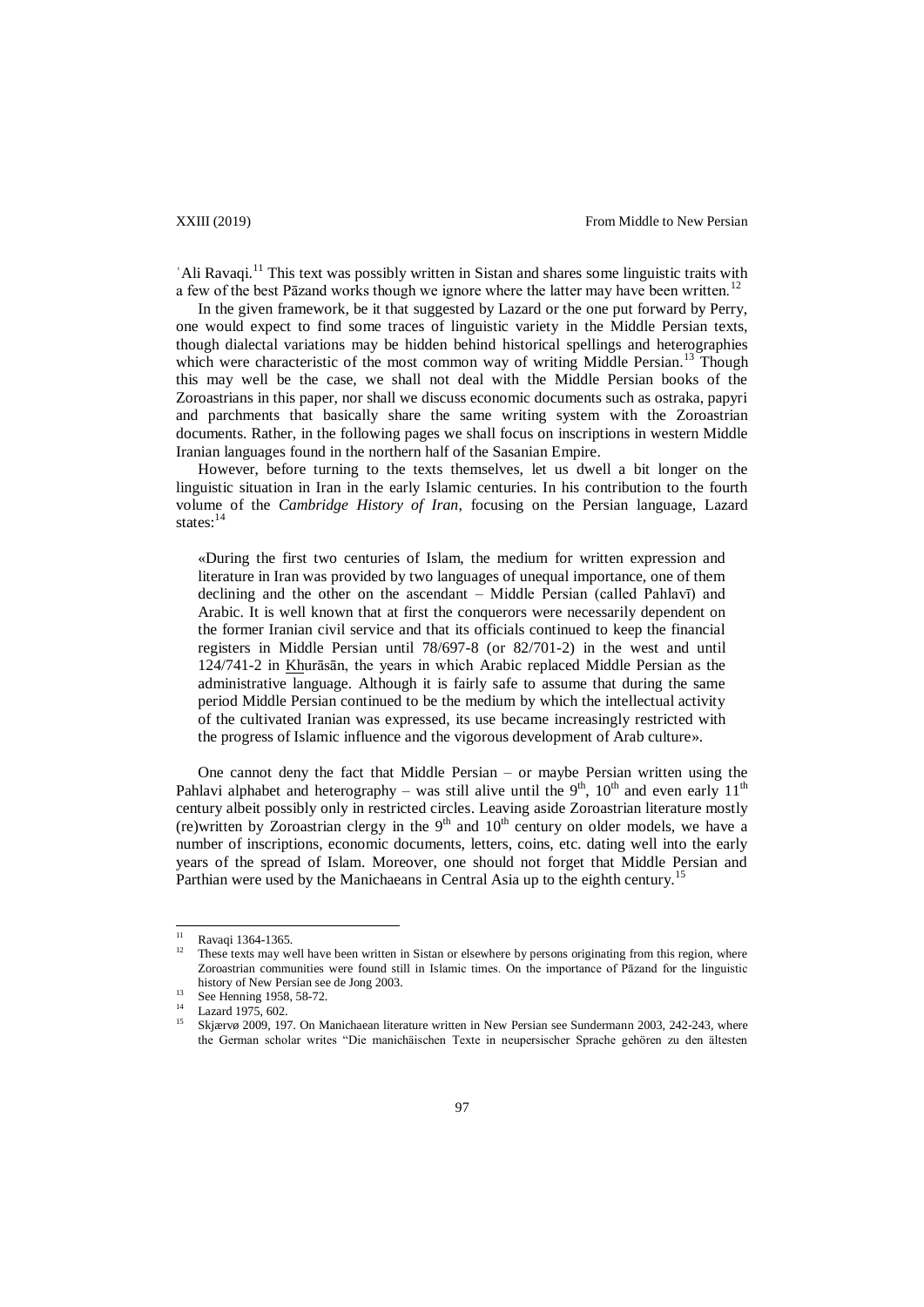$\overline{\phantom{a}}$ 

Remarkably, by far the greatest number of Middle Persian inscriptions, both private and official, are found in what was the south-western part of the Sasanian Empire, while a significant number of ostraka and parchments, written in an extremely cursive variant of the Pahlavi script and dating from the late Sasanian or Early Islamic period were found in northern Iran (Qom, Ray, Varamin, Tabarestān).<sup>16</sup> To some exception, the inscriptions from Fars are linguistically more homogenous, while the ones found in the northern areas reveal a more nuanced reality.

While Zoroastrian priests were busy preserving at a great effort their ancient literature in the eastern courts something totally new saw the light, the ancient language and lore took new forms that were soon to reach unprecedented heights: Persian literature dawned around the half of the ninth century at the Saffarid court in Sistan, only to blossom less than a century later in Khorasan. However, the earliest known documents were written in Judeo-Persian in Central Asia, these being the inscriptions discovered at Tang-e Azāo in Afghanistan and the letter fragment found at Dandān Öilïq, not far from Khotan.<sup>17</sup>

This witnesses to a period when different communities lived one by the side of another, each with its own linguistic tradition. In fact, the earliest attestations of New Persian date from the 8<sup>th</sup> century, while the Pahlavi alphabet was still used to write Persian in the early 11<sup>th</sup> century as witnessed by the inscriptions of Lājim and Rādekān that date to the beginning of the 11<sup>th</sup> century, when Ferdowsi was completing his *Šāhnāme*. A similar phenomenon is attested in Qalʿe-ye Bahman (see below) and in an inscription found in Kāmfiruz in the Marvdasht district, Fars that has not been included in this paper.

# 2. WESTERN MIDDLE IRANIAN INSCRIPTIONS FROM NORTHERN IRAN

Turning now to the focus of the paper, let us see what western Middle Iranian inscriptions from northern Iran are known today. Most interesting of all, these inscriptions belong to different linguistic registers and traditions. On the whole, texts written in the heyday of Sasanian power at the initiative of government officials or members of the élites are written in proper Middle Persian, while graffiti reveal that Parthian was still in use in the countryside. As we shall soon see, some later texts show a new linguistic reality. By far the greatest number of known inscriptions dating to the Sasanian period or to the years immediately thereafter were found in Fars, the cradle of the dynasty, a number that is steadily growing. Recently, new collections of parchments and ostraka from the northern regions of the Empire have come to light and no doubt more will be found, revealing a country more literate than what was once thought. Here follows a list of the inscriptions known to exist in these regions, which will be described moving from west to east. The

Zeugnissen dieser Sprache. Das ist deswegen schon so, weil der Manichäismus im islamisch gewordenen Iran früh erloschen ist." (Sundermann 2003, 242).

<sup>&</sup>lt;sup>16</sup> For a recent synthesis see Huyse 2009, 101-105, cf. also Sundermann 1989, 140-141 and Skjærvø 2009, 197.

<sup>17</sup> Lazard 1989, 263-264, cf. Henning 1958, 79-80. The ancient Judaeo-Persian texts (10th-11th century AD) that were found mainly in the Cairo Geniza are very interesting from a dialectological point of view (see Paul 2003 and Shaked 2003), the so called Afghanistan Geniza also seems to be very promising. The Persian glosses in Syriac texts dating to the 8th-10th century are also interesting from this point of view (Maggi 2003), while the manuscripts studied by Orsatti (2003) are probably later.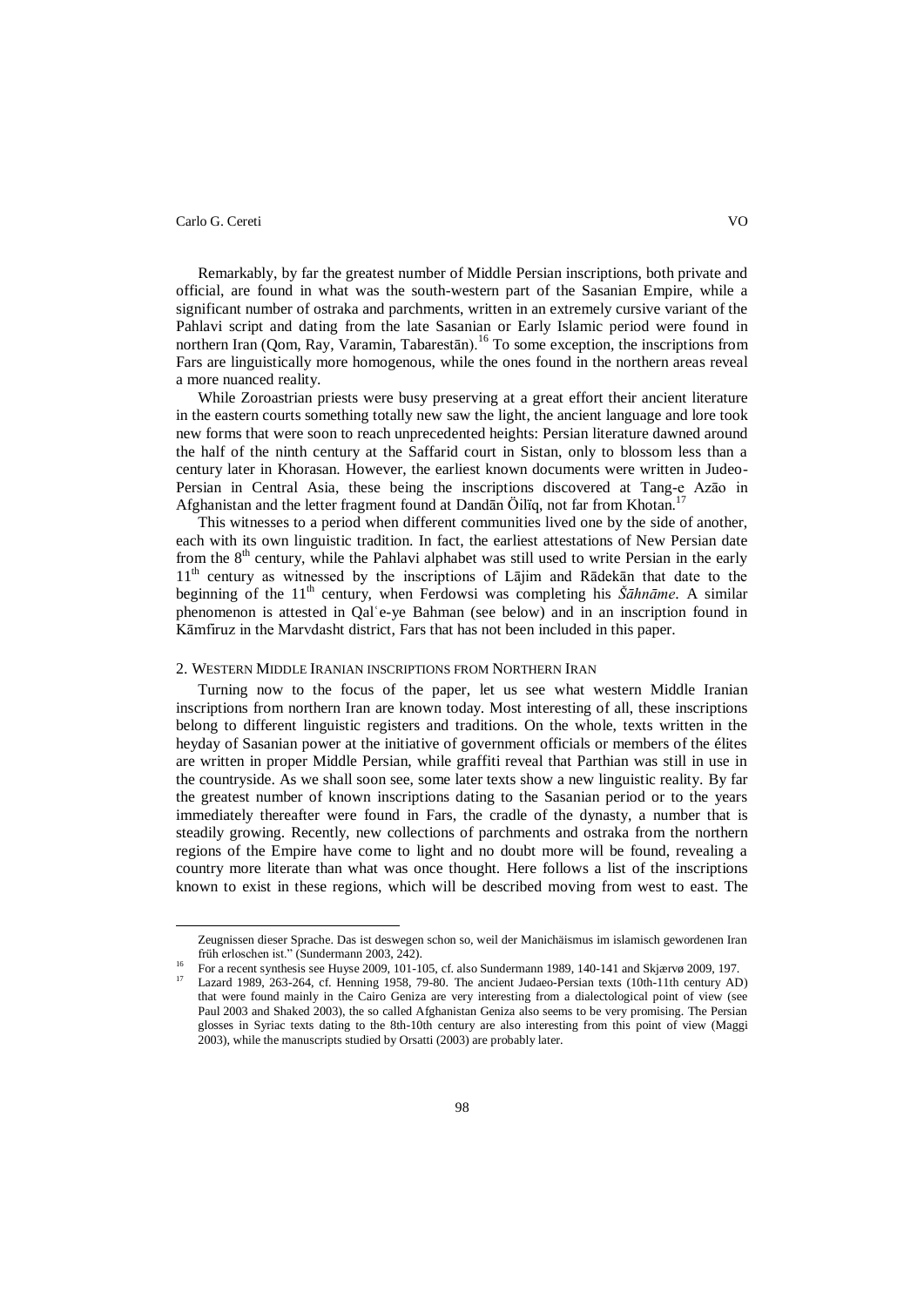inscriptions from Semirom and the nearby Qal'e-ye Bahman are at the border between Fars and Isfahan provinces and have been included for the sake of completeness.<sup>18</sup>

### 2.1. *Darband*

Thirty two short Middle Persian inscriptions dating to the sixth century were discovered over the years on the walls of the important fortified city of Darband in the Caucasus; the first to pay any attention to them was Prince Dmitrii Cantemir, who headed Tsar Peter I's field chancellery during the emperor's Persian campaign in  $1722-1723$ ,<sup>19</sup> this imposing fortification was meant to guard the northern frontiers of the Sasanian Empire. Only one of the inscriptions of Darband is dated and the reading of the date is disputed, $20$  should one follow Henning's suggestion to read 37 or  $27<sup>21</sup>$  considering also the evidence of Islamic authors, one should assign them to the reign of of Husraw I (531-79) o[r Kawād I](http://www.iranicaonline.org/articles/kawad-i-reign) (484-531), less probably [Husraw](http://www.iranicaonline.org/articles/khosrow-ii) II (590-628). The language of the inscriptions is clearly Middle Persian written in an alphabet close to what found in the Pahlavi books, though some letters such as **š** and **k** show forms that are closer to the script of older inscriptions.

#### 2.2. *Khumara*

In the valley of river Kuban, to the north of the city of Karačayevsk, on the northern slope of the Caucasus lies the fortress of Khumara where Erdelyi discovered a short Middle Persian inscription, later published by Harmatta<sup>22</sup> and no more to be seen. The Hungarian scholar read **ZNH bḥlʾn krt'** "This was constructed by Bahrān", a formula similar to some of the inscriptions found in Darband. On palaeographical grounds, Harmatta thought this inscription to be older than the ones in Darband, dating it to the reign of Pērōz (457-484) but this needs not be the case and this short text may well be contemporary to the Darband inscriptions.

#### 2.3. *Meshkinshahr*

An important Middle Persian inscription dated in the  $27<sup>th</sup>$  year of reign of Šābuhr II (309-379) son of Ohrmazd II (302-309) was discovered in Meshkinshahr in Ardabil province, Iran.<sup>23</sup> Written in Middle Persian in an alphabet that still preserved many of the letter forms characteristic of royal inscriptions, this text presents some stylistic parallels with the inscriptions of Šābuhr Sagānšāh at Persepolis and with that of Mihrnarseh near Firuzabad in Fars.<sup>24</sup>

<sup>18</sup> <sup>18</sup> On Middle Persian private inscriptions see now Nasrollahzādeh 1398. I have seen the book only when this article was in press, so I could not extensively use it.

<sup>&</sup>lt;sup>19</sup> Gadjiev - Kasumova 2006; Gadjiev 2016 with earlier bibliography.

<sup>&</sup>lt;sup>20</sup> See further Gadjiev 2016 with earlier bibliography.

<sup>&</sup>lt;sup>21</sup> Henning 1958, 58.<br> $\frac{22}{12}$  Hennette 1006, 82

<sup>&</sup>lt;sup>22</sup> Harmatta 1996, 82-83.

 $\frac{23}{24}$  Frye - Skjærvø 1996.

Frye - Skjærvø 1996, 55.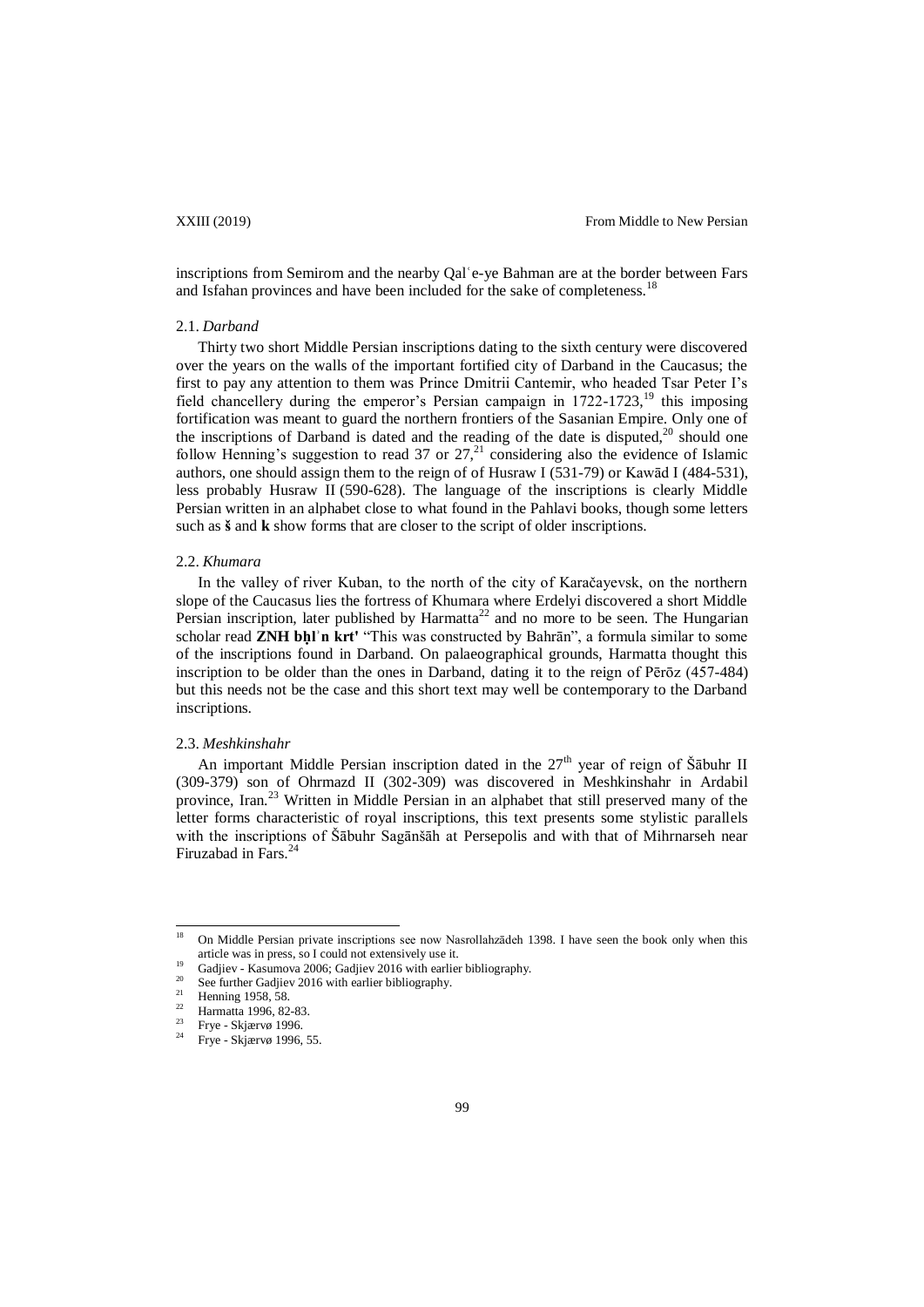#### 2.4. *Semirom*

Three funerary inscriptions were found near Semirom in the province of Isfahan. These inscriptions were found in the area of Cešmenāz not far from a gorge known by the name of Tang-e Jelow near to an Islamic graveyard where remains of older, possibly pre-Islamic buildings were also to be found. The first one was published already in Gropp - Nadjmabadi 1970.<sup>25</sup> The other two were discovered much later by Mohsen Jāveri and then made available to the learned public by Syrus Nasrollahzade and Jāveri.<sup>26</sup> These inscriptions are written in the cursive script common in late Sasanian and early Islamic times and show no specific linguistic peculiarity.

## 2.5. *Qalʿe-ye Bahman*

Not far from this area, but already in the province of Fars, in the district of Abadeh, one can visit the large castle known as Qal'e-ye Bahman. Here A. Hassuri<sup>27</sup> discovered a group of about seven Kufic inscriptions, one of which also had a Pahlavi version commemorating the foundation of a castle (**klʾt**) by a *Hāzim* son of *Mohammad* (**hʾcym Y mhmt\d**). This inscription carries a date that in my opinion should be read 206 or much less likely 2(4)6, rather than 165 as suggested by Hassuri.<sup>28</sup> This is probably the earliest attestation of the word *kalāt* "castle, citadel" apparently corresponding to Ar. *qalʿa*, Pers. *qalʿe* that knows no certain etymology in the Semitic language.<sup>29</sup> Nonetheless, the language of these inscriptions may well be compared to that used in the dedications found on the tomb towers in Tabarestān, attesting a language that includes Arabic loanwords and is thus well on its way to New Persian, though here the loanwords are limited to personal names and the dubious *kalāt*, which is however not otherwise attested in Middle Persian.<sup>3</sup>

# 2.6. *Bandiyān*

Mehdi Rahbar's discovery of the important and disputed Sasanian complex of Bandiyān in North Khorasan, on the border with Turkmenistan<sup>31</sup> also brought to light some Middle Persian inscriptions read by R. Baššāš and Ph. Gignoux.<sup>32</sup> The interpretations offered by the two scholars differ markedly one from the other, since Baššāš believes to have found the name of the Hephtalites (*optalīt*) in the inscriptions while Gignoux reads otherwise. Moreover, according to Baššāš some of the inscriptions make up a coordinated text, while Gignoux thinks that all inscriptions are independent one from the other. In my opinion the French scholar's interpretation is on the whole to be preferred,<sup>33</sup> however, this does not

 $25$ <sup>25</sup> Gropp - Nadjmabadi 1970, 203-204; Nasrollahzādeh 1393.

 $\frac{26}{27}$  Nasrollahzāde - Jāveri 1381, 71-76.

 $\frac{27}{28}$  Hassuri 1984, 94-97.

<sup>28</sup> With a discrepancy between transcription (100 50 5) and translation (165), Hassuri read the Pahlavi digits 165 because the Kufic inscription that accompanies it carries this exact date written in Arabic (Hassuri 1984, 96).

<sup>29</sup> For a possible Iranian etymology see Hasandust 1393, 4, 2222.

<sup>30</sup> A similar inscription, written in Pahlavi with one extra line in Arabic, was recently found a bit further South in the district of Kāmfiruz (Asadi - Cereti 2018, 95-97).

<sup>&</sup>lt;sup>31</sup> Rahbar 1376; 1378; 1998; 2004; 2007.<br><sup>32</sup> Bežž<u>žá 1007; Cianary 1008, 2009</u>. 158

 $\frac{32}{33}$  Baššāš 1997; Gignoux 1998; 2008, 168-171.

See further Cereti 2019 suggesting possible new interpretations of these texts.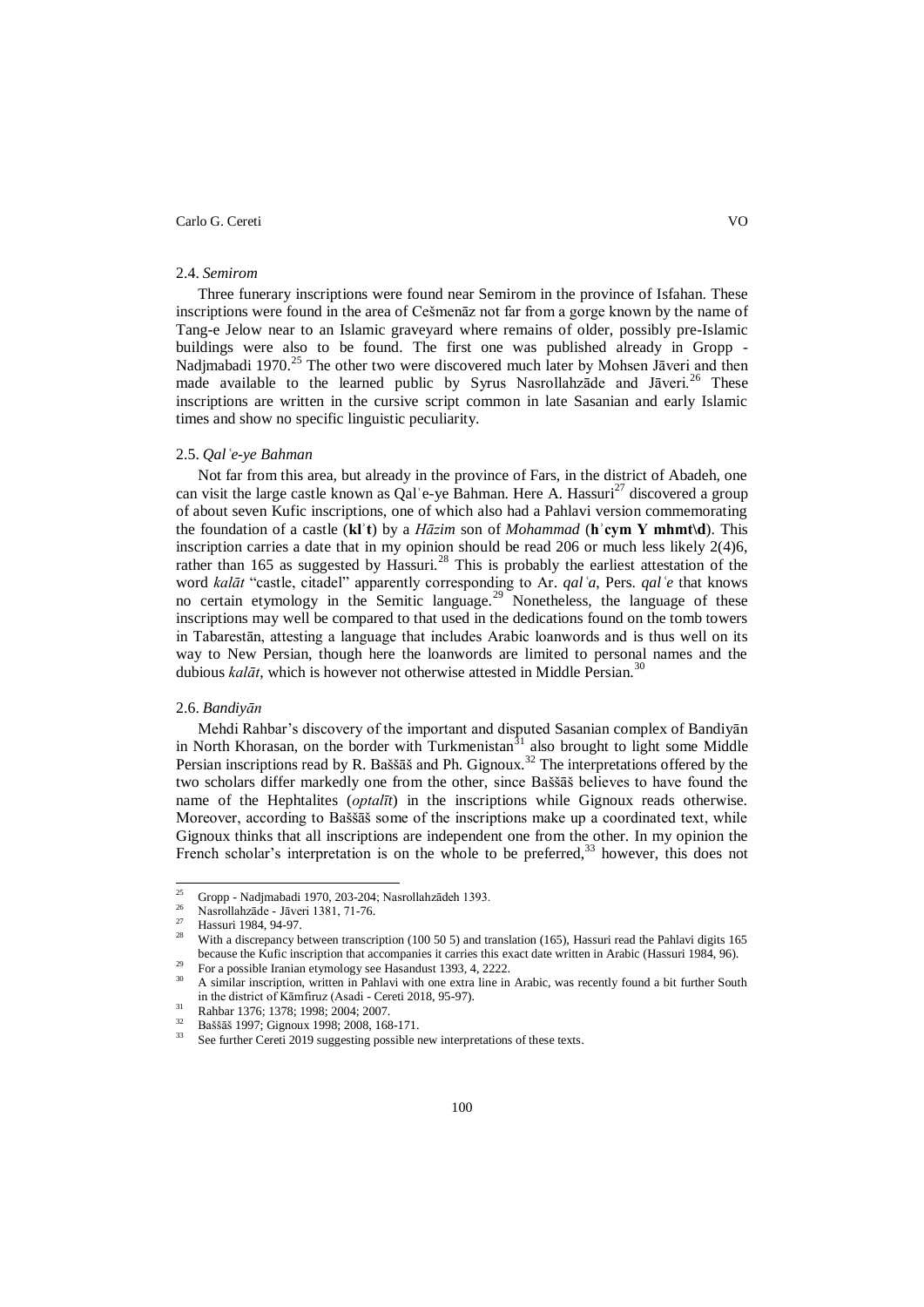need to concern us here. More importantly, both agree that on account of the alphabet used, similar to that of the royal inscriptions, though more cursive  $34$  and of the content of the inscriptions themselves, these may be assigned to the  $5<sup>th</sup>$  century CE. Rahbar<sup>35</sup> goes one step further. Following Baššāš, he considers the monument to have been erected to celebrate the victory of Wahrām V over the Hephtalites, possibly in 425. According to the same author, Bandiyān was pillaged and destroyed by the eastern Huns in 484 and therefore the monument had a relatively short life span, less than sixty years. From a linguistic and paleographic point of view the inscriptions belong fully to the Middle Persian tradition.

### 2.7. *Kāl-e Jangāl*

The inscriptions from Kāl-e Jangāl near Birjand in Southern Khorasan, written in Parthian, were first made known by J. Rezāi and S. Kiyā (1320). Inscription n. 1 was then studied by W.B. Henning.<sup>36</sup> who dated it to the Sasanian Period since the first line includes the toponym *Gar-Ardaxšīr* (**gryʾrthštr**) that contains the name of the first Sasanian king. More specifically, Henning suggested that these inscriptions should be dated to the early years of the Sasanian Empire<sup>37</sup> in the first half of the third century CE.<sup>38</sup> Many years later V. A. Livshits and A.B. Nikitin,  $39$  published inscriptions 2-8; in their opinion these texts are all later than n. 1, two of them being written in cursive script (2-3) and one "in a later, though not cursive script".<sup>40</sup> Consequently, we can infer that the Parthian language was still used in the area for a considerable amount of years in Sasanian times.<sup>41</sup>

## 2.8. *Lāḫ Mazār*

The Parthian graffiti of Lāḫ Mazār on an isolated boulder not far from the village of Kuc, 29 kilometers from Birjand, were discovered in 1992 by a team of the Iranian Cultural Heritage Organization led by Rajab ʿAli Labbāf-e Ḫāniki. The vast majority of the text are Parthian, though Rasul Baššāš suggests that a few short Middle Persian inscriptions may also be found. Kufic writings can also be observed on the Lāḫ Mazār rock. The inscriptions were first published by Labbāf-e Ḫāniki and Baššāš in 1994, the volume is complete with drawings of the inscriptions but accompanying photos are of a very low quality. According to the two Iranian scholars these texts should date to the late fifth or early sixth century**,**  possibly to the reign of Kawād I whose coins were found on site. The reading of a few of the inscriptions were radically revised by Livshits in 2002, who showed them to have been written by three lads working in the area. Nonetheless, he confirmed the late  $5<sup>th</sup>$  or early  $6<sup>th</sup>$ century date suggested by Labbāf-e Ḫāniki and Baššāš though denying any possible

 $34$ <sup>34</sup> Comparable to the script of the Middle Persian inscriptions from Dura Europos, though more conservative.

 $\frac{35}{36}$  Rahbar 2004, 19.

 $\frac{36}{37}$  Henning 1953, 132-136; 1958, 42.

 $\frac{37}{38}$  Henning 1953, 135.

Henning 1958, 42; Weber 2010, II, 588.

<sup>39</sup> Livshits - Nikitin 1991, 117-119.

 $^{40}$  Livshits-Nikitin 1991, 119.

Two Parthian inscriptions dating to the early third century were found at Dura Europos together with other Parthian documents and a number of early Middle Persian texts dating to the Persian occupation of the city in 252-3 AD (Henning 1958, 41-42 and 46-47).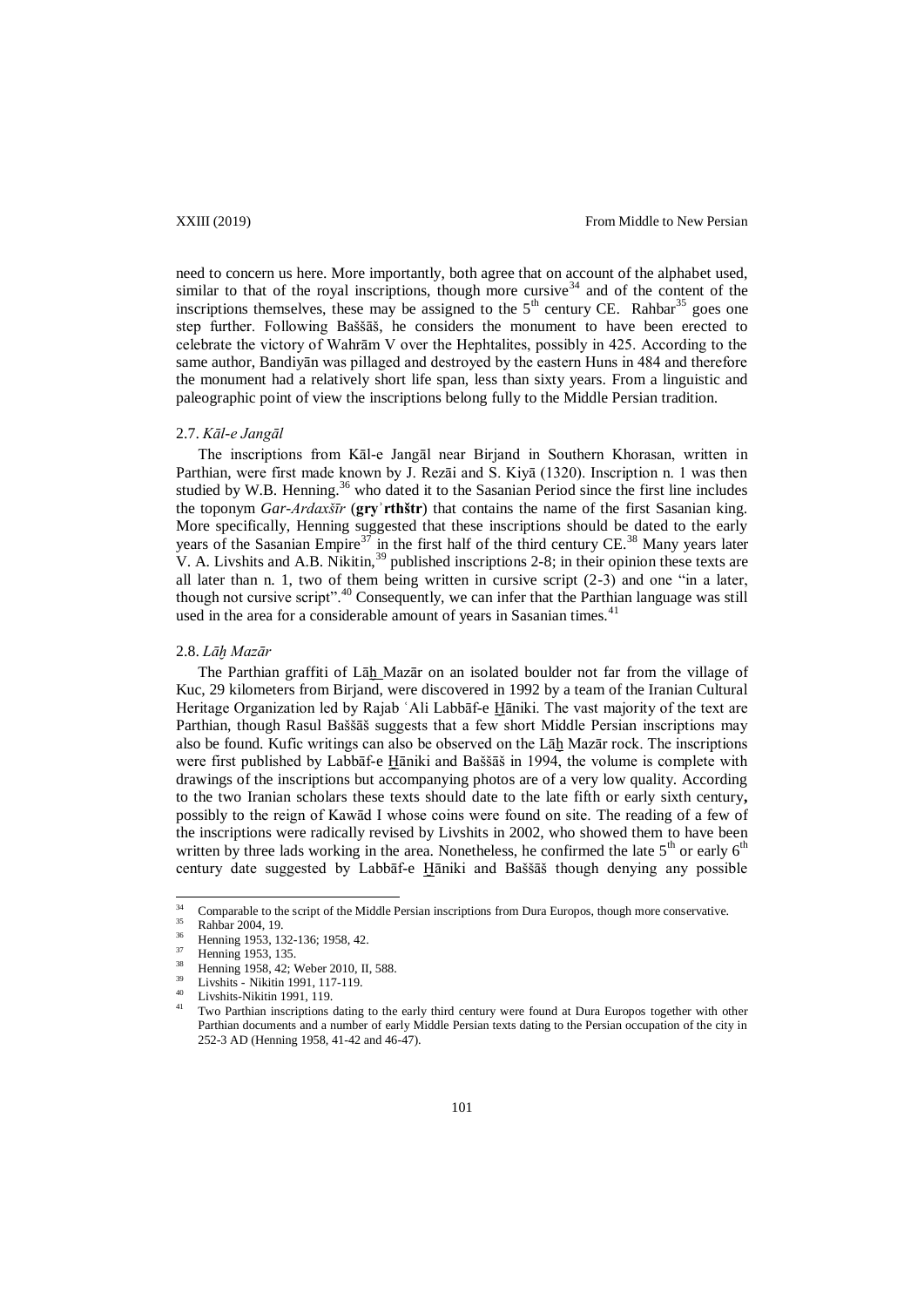connection between the contents of the inscription and the name *drist-dēnān* "(having) the right faith", which would link them up to the Mazdakite movement.<sup>42</sup>

## 2.9. *Lājim and Rādekān*

Two important bilingual Middle Persian Arabic inscriptions are found still today on the tomb towers of Lājim and Rādekān respectively in Mazandaran and Golestan. These mausoleums were built upon the order of members of the princely Bavandid family (*Āl-e Bāvand*) at the beginning of the eleventh century. Though the script used in the two inscriptions is somehow closer to the one used in Pahlavi books, both are meant to be official documents and the towers on which they are written were most probably used as tomb-towers by members of noble families of Tabarestān that still valued their pre-Islamic tradition high. The style of writing used, especially in Rādekān, is unique having been deeply influenced by the Kufi tradition that was developing in those years. The language is substantially a form of New Persian still written using the Pahlavi alphabet, though this is more evident in Rādekān than in Lājim. In the latter inscription the only non-Iranian words are found in the name of the dedicatee, *Abulvari(s) Šahryār bin Abbās bin Šahryār* , while the former presents the name of the prince: *Abu Ja 'far Mohammad b. Vandarīn Bāvand* and his honorific title **mwly ʾmlwmwmnyn** corresponding to Ar. *mawlā amīri l-muʾminīna*. 43 Also interesting is the use of the numeral **tylyst** (*tīrīst*, three hundred) attested by Manichaean Middle Persian **tyryst**, **tyryst** and **tylyst**<sup>44</sup> as well as in New Persian, though rarely<sup>45</sup> showing that this text is written in a regional variant of New Persian.<sup>46</sup>

# 2.10. *The Holy Cross from Herat*

Further East, but still in the area covered by the present article, we find the Cross from Herat carrying a Middle Persian inscription<sup>47</sup> written in an alphabet that is very close to the one used for the Pahlavi Psalter discovered in Central Asia.<sup>48</sup> The inscription carries a date tentatively read 507 or 517 by Ph. Gignoux that according to the French author<sup>49</sup> should be understood as being counted according to the Bactrian era as attested in the Tochi inscriptions, which following Sims-Williams begins in 233  $CE^{50}$  thus dating the cross to 740 $\sqrt{750}$  CE. Except for some loanwords from Syriac<sup>51</sup> and a possible but doubtful persianism, $52$  this inscription seems to be written in a good standard Middle Persian, though

 $42$  $^{42}$  Livshits 2011.

<sup>43</sup> On Arabo-Sasanian coins we find the Middle Persian translation **ʾmyl wlwyšnykʾn** (*amīr (ī) wurrōyišnīgān*), cf. Rezāʿi Bāḡbidi 1384, 26-33.

<sup>44</sup> In the forms **tylyst** /tīlēst/, **tyryst**, **tyryst** /tīrēst/, see Durkin-Meisterernst, 332, cf. Andreas - Henning 1932, 33.

<sup>&</sup>lt;sup>45</sup> Lazard 1961, 23; for further bibliographical references see Hasandust 1393, vol. II, 930.

 $^{46}$  Cereti 2015; Cereti 2018.

 $^{47}$  Gignoux 2001.

 $^{48}$  Andreas-Barr 1933.

 $^{49}$  Gignoux 2001, 292-293.

 $\frac{50}{51}$  Sims-Williams 1999, 246.

<sup>51</sup> Such as **knyšy** < syr. **knwšy** "assembly, church" and personal names, cf. Gignoux 2001, 295-296.

<sup>52</sup> The phonetic spelling **ʾprydgl** instead than the older form **ʾplytkl**, which according to Gignoux may suggest NP *āfaridegār* "God, creator".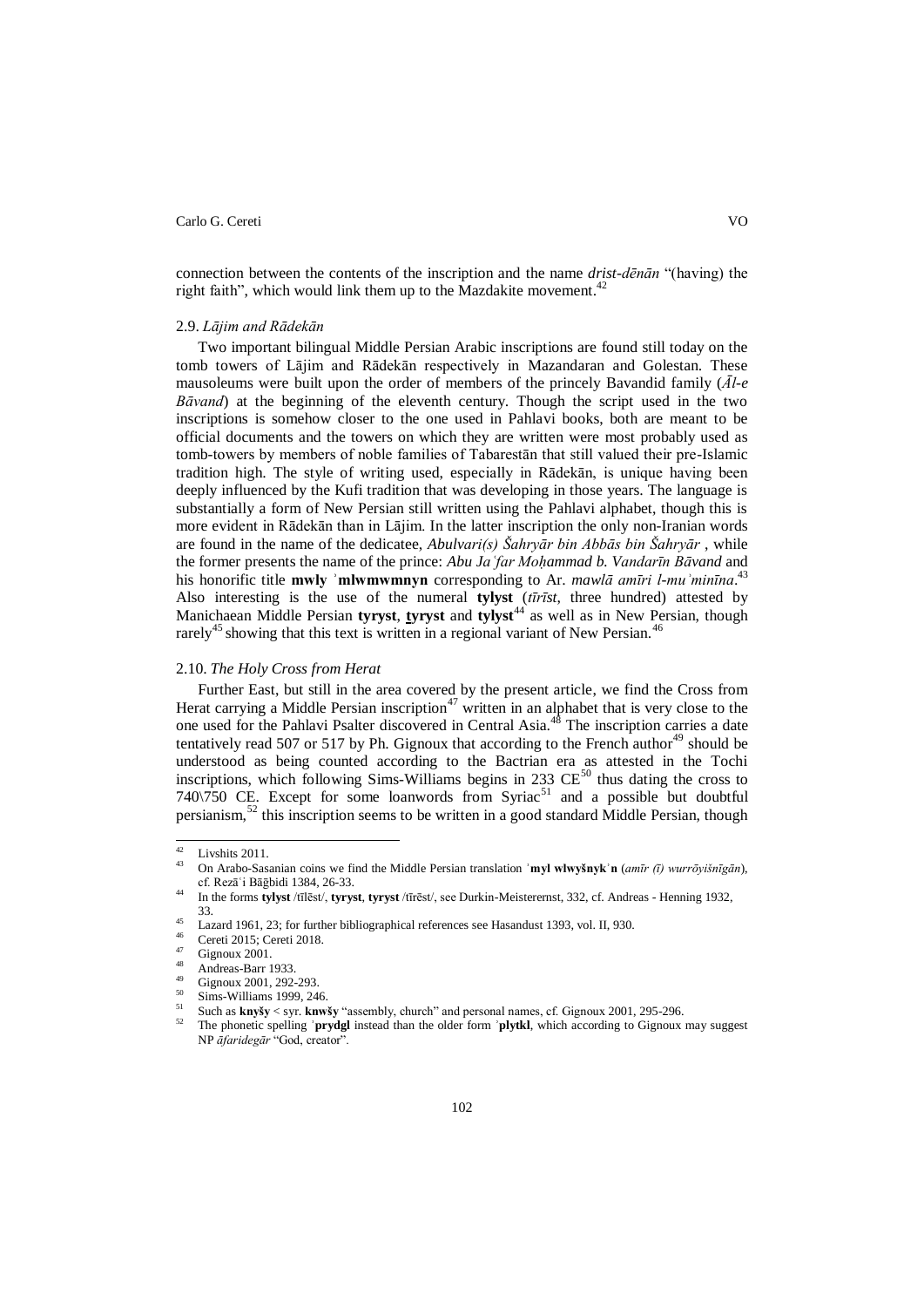using the more conservative alphabet adopted by the Central Asian Christian community. Other documents belonging to the Christian community have survived in India but the inscriptions of the Iranian diaspora in Asia such as the bilingual from Hsian, the two short inscriptions found in the Upper Indus and the texts from India will not be discussed in this paper.<sup>53</sup>

# 3. CONCLUSIONS

Leaving aside *ḫuzi* (*al-ḫūziya*) and *soryāni* (*al-suryāniya*) that may not be Iranian languages at all, the three different variants that according to Ibn al-Muqaffaʿ belong to the *pārsi* (*al-fārisiya*) language are: *pahlavi* (*al-fahlaviya*), *dari* (*al-dariya*), *pārsi* (*al-fārisiya*). The inscriptions that have been presented here all belong to the northern areas of inner Iran, spanning a region that goes from the Caucasus to Khorasan. Four groups of inscriptions, those found in Darband, Khumara, Meshkinshahr and Bandiyān, all due to the will of members of the Sasanian élite or to officers of the Sasanian Empire, probably militaries, working for the king, date to the middle or late Sasanian period and are written in a correct Middle Persian that could well correspond to the *pārsi* language that according to Ibn al-Muqaffaʿ was spoken by the people of Fars and still used by the Zoroastrian *mobad*s. The Parthian texts dating from the Sasanian period found at Kāl-e Jangāl and Lāḫ Mazār, both in today's South Khorasan province may well witness the Pahlavi language spoken in the north-western area of the plateau, in *Fahlah* (*Pahlaw*), an area including Isfahan, Ray, Hamadan, Māh Nihāvand and Azerbaijan. Finally, inscriptions such as those found in the Alborz mountains, Lājim and Rādekān, as well as in the Zagros, Qalʿe-ye Bahman, show a language well on its way to New Persian, that may be the one called *dari* by the great Persian intellectual and translator. A language spoken in the cities of Madā in, by the many that were at the court of the sovereign and that was also spoken in Khorasan and in the East, where it was soon to develop into classical Persian.

#### **REFERENCES**

- ANDREAS, F.C. BARR, K.
- 1933 Bruchstücke einer Pehlevi-Übersetzung der Psalmen: K. BARR (Hrsg.), *Sitzungsberichte der Preussischen Akademie der Wissenschaften*, Berlin 1933, pp. 91-152.
- ANDREAS, F.C. HENNING, W.B.
- 1932 Mitteliranische Manichaica aus Chinesisch-Turkistan I: W.B. HENNING (ed.), *Sitzungsberichte der Preussischen Akademie der Wissenschaften*, Berlin 1932, pp. 173- 222. Reprinted in W.B. HENNING, *Selected Papers*, 2 vols, TéhPran-Liège 1977, vol. I, pp. 1-48.
- ASADI, A.A. CERETI, C.G.
- 2018 Two New Pahlavi Inscriptions from Fars Province, Iran: M.V. FONTANA (ed.), *Istakhr (Iran) 2011-2016. Historical ad Archaeological Essays* (Quaderni di Vicino Oriente XIII), Roma 2018, pp. 87-106.

<sup>53</sup> <sup>53</sup> On which see Harmatta 1971; Sims-Williams 1992, 27; Cereti 2009; Cereti - Olivieri - Vazhuthanapally 2002.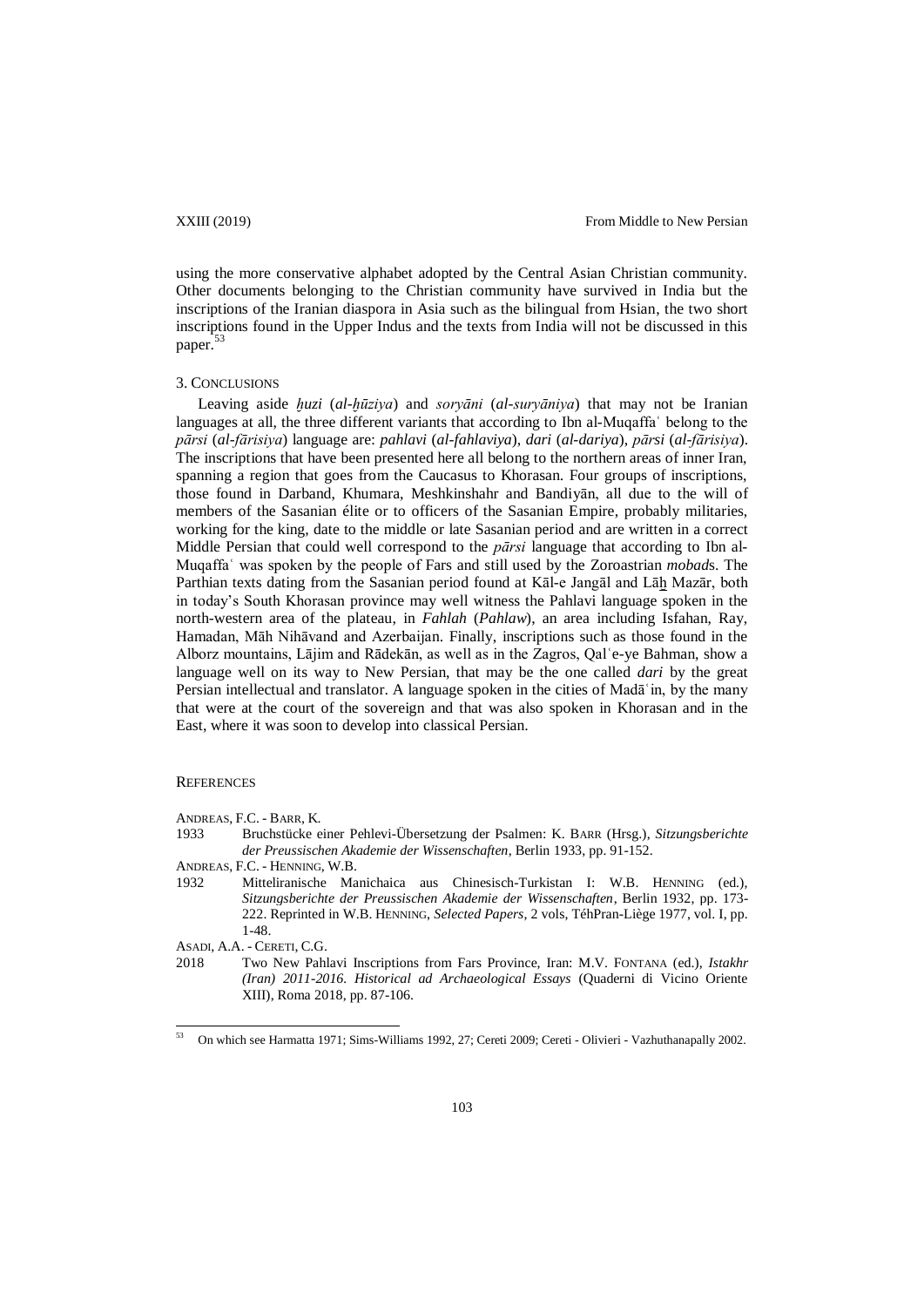BAŠŠĀŠ, R.

- 1373 Katibehā-ye ḫat-e pārti-ye doure-ye sāsāni-ye sangnegāre-ye Lāḫ-Mazār-e Kuč: *Ḫāniki and Baššāš* 1373 (1994), pp. 58-63.
- 1376 Qarāʿt katibehā-ye Bandiyān-e dastgerd-e "Yazad-šāpurān": *Gozārešhā-ye Bāstān-senāsi* 1, mehr māh 1376 (1997), pp. 33-38.

CERETI, C.G.

- 2009 The Pahlavi Signatures on the Quilon Copper Plates (Tabula Quilonensis): W. SUNDERMANN - A. HINTZE - F. DE BLOIS (eds.), *Exegisti Monumenta. Festschrift in Honour of Nicholas Sims Williams*, Wiesbaden 2009, pp. 31-50.
- 2015 Lingue e linguaggi nell'Iran Altomedievale: M.C. BENVENUTO P. MARTINO (edd.), *Linguaggi per un nuovo umanesimo*, Roma 2015, pp. 153-172.
- 2018 Two late Pahlavi Inscriptions from the Alburz Mountains: Lājim and Mil-e Rādekān: J. HÄMEEN-ANTILLA - I. LINDSTEDT (eds.), *Translation and Transmission in the Eastern Mediterranean 500 BC–1500 AD*, Münster 2018, pp. 55-94.
- 2019 Once more on the Bandiān Inscriptions: Y. MORADI ET AL. (ed.), *Afarin Nameh. Essays on the Archaeology of Iran in Honour of Mehdi Rahbar*, Tehran 2019, pp. 149-156.
- CERETI, C.G. OLIVIERI, L.M. VAZHUTHANAPALLY, J.F.
- 2002 The Problem of the Saint Thomas Crosses and Related Questions. Epigraphical Survey and Preliminary Research: *East and West* 52 (2002) [2003], pp. 285-310.
- CRONE, P.
- 2012 *The Nativist Prophets of Early Islamic Iran. Rural Revolt and Local Zoroastrianism*, Cambridge 2012.
- FRAGNER, B.
- 1999 *Die "Persephonie": Regionalität, Identität und Sprachkontakt in der Geschichte Asiens*, Halle-Berlin 1999.
- FRYE, R.N. SKJÆRVØ, P.O.
- 1996 The Middle Persian Inscription from Meshkinshahr: *Bulletin of the Asia Institute* 10 (= *Studies in Honor of Vladimir A. Livshits*) 1996, pp. 53-61.

GIGNOUX, PH.

- 1998 Les inscriptions en moyen-perse de Bandian: *Studia Iranica* 27 (1998), pp. 251-258.
- 2001 Une croix de procession de Hérat inscrite en pehlevi: *Le Muséon* 114:3-4 (2001), pp. 291- 304.
- 2008 Le site de Bandiān revisité: *Studia Iranica* 37.2 (2008), pp. 163-174.
- GADJIEV, M.S.
- 2016 Darband Epigraphy. i. Middle Persian Inscriptions: *Encyclopædia Iranica, online edition*, available at [http://www.iranicaonline.org/articles/darband-epigraphy-01.](http://www.iranicaonline.org/articles/darband-epigraphy-01) Last accessed 01/07/2019.
- GADJIEV, M.S. KASUMOVA, S.YU.
- 2006 *Srednepersidskie nadpisi Derbenta VI veka* (The Middle Persian Inscriptions of Darband, 6th century CE), Moscow 2006.
- GROPP, G. NADJMABADI, S.
- 1970 Bericht über eine Reise in West- und Südiran: *Archaeologische Mitteilungen aus Iran* (N.F.) 3 (1970), pp. 173-230.

GYSELEN, R.

1989 *La géographie administrative de l'Empire Sassanide. Les témoignages sigillographiques*, (Res Orientales I), Paris 1989.

HARMATTA, J.

1971 Sino-Iranica: *Acta Antiqua Academiae Scientiarum Hungaricae* 19 (1971), pp. 113-147.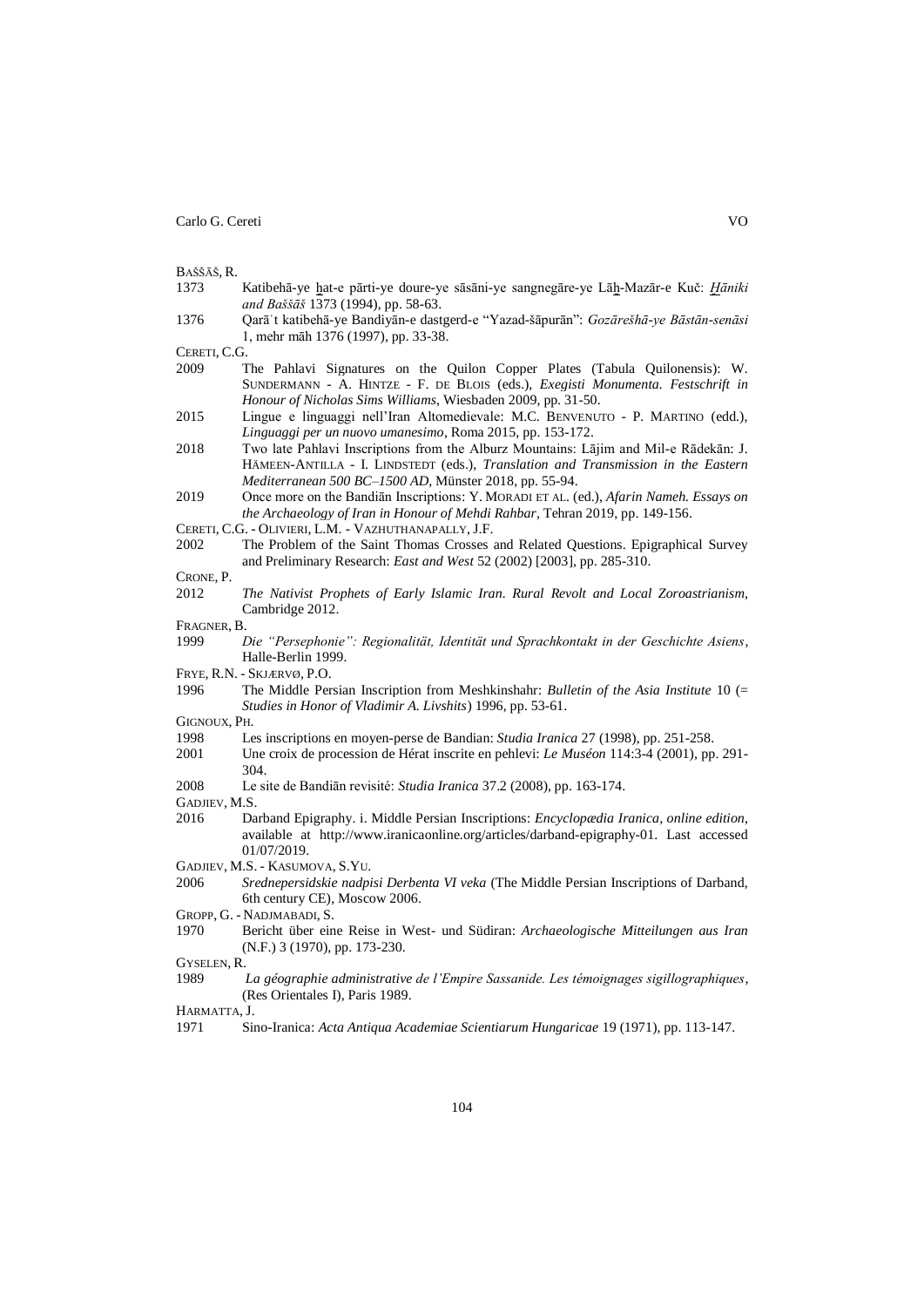- 1996 The Wall of Alexander the Great and the Limes Sasanicus: *Bulletin of the Asia Institute* 10 (1996), pp. 79-84.
- HASANDUST, M.
- 1393 *Farhang-e riše-šenāḫti-e zabān-e fārsi*, 5 vols, Teherān 1393 (2014).
- HASSURI, A.
- 1984 Two Unpublished Pahlavi Inscriptions: *[Zeitschrift der Deutschen Morgenländischen](http://menadoc.bibliothek.uni-halle.de/dmg/periodical/structure/2327)  [Gesellschaft](http://menadoc.bibliothek.uni-halle.de/dmg/periodical/structure/2327)* 134 (1984), pp. 93-97.
- HENNING, W.B.
- 1953 A new Parthian Inscription: *Journal of the Royal Asiatic Society*, pp. 132-136. Reprinted in: *W. B. Henning - Selected Papers* II, (Acta Iranica 15) Téhéran-Liège 1977, pp. 409- 413.
- 1958 Mitteliranisch: B. SPULER H. KEES (eds.), *Handbuch der Orientalistik*, erster Abteilung *Der Nahe und Mittler Osten*, vierter Band *Iranistik*, erster Abschnitt *Linguistik*, Leiden-Köln 1958, pp. 20-130.

HUYSE, PH.

- 2009 Inscriptional Literature in Old and Middle Iranian Languages: R.E. EMMERICK M. MACUCH (eds.), *The Literature of Pre-Islamic Iran*, *Companion Volume I to Eh. Yarshater (ed.) A History of Persian Literature*, London 2009, pp. 72-115.
- JONG DE, A.
- 2003 Pāzand and "retranscribed" Pahlavi: On the Philology and History of late Zoroastrian Literature: L. PAUL (ed.), *Persian Origins – Early Judaeo-Persian and the Emergence of New Persian. Collected Papers of the Symposium, Göttingen 1999* (Iranica 6), Wiesbaden 2003, pp. 67-77.
- LABBĀF-E ḪĀNIKI, R.ʿA.
- 1373 Gozāreš-e barrasī-ye sangnegāra-ye Lāḫ-Mazār-e Birjand: Ḫāniki and Baššāš 1373 (1994), pp. 22-23.
- LABBĀF-E ḪĀNIKI, R.ʿA. BAŠŠĀŠ, R.
- 1373 *Selsele-ye maqālāt-e pažuheši I. Sangnegāre-ye Lāḫ-Mazār, Birjand*, Teherān 1373 (1994).
- LAZARD, G.
- 1961 Dialectologie de la langue persane d'après les textes des X<sup>e</sup> et XI<sup>e</sup> siècles ap. J.-C., Revue *de la Faculté des Lettres de Tabriz* 13 (1961). Reprinted in Lazard 1995, pp. 17-26.
- 1971 Pahlavi, pārsi, dari: les langues de l'Iran d'après Ibn al-Muqaffaʿ: C.E. BOSWORTH (ed.), *Iran and Islam. In memory of the late Vladimir Minorsky*, Edinburgh 1971, pp. 361-391.
- 1975 The rise of the New Persian language: R.N. FRYE (ed.), *The Cambridge History of Iran, vol. 4, The period from the Arab Invasion to the Saljuqs*, Cambridge 1975, pp. 595-632.
- 1989 Le person: R. SCHMITT (ed.), *Compendium Linguarum Iranicarum*, Wiesbaden 1989, pp. 263-293.
- 1990 Lumières nouvelle sur la formation de la language persane: un traduction du Coran en persan dialectal et ses afinnités avec le judéo-persan: S. SHAKED - A. NETZER (eds.), *Irano-Judaica II. Studies Relating to Jewish Contacts with Persian Culture Throughout the Ages*, Jerusalem 1990, pp. 184-198.
- 1993 *The Origins of Literary Persian. The Annual Norūz Lecture by Distinguished Scholars of Iranian Studies*, Bethesda, Maryland 1993.
- 1995 *La formation de la langue persane*, Paris 1995.
- 2003 Du pehlevi au persan: diachronie ou diatopie?: L. PAUL (ed.), *Persian Origins - Early Judaeo-Persian and the Emergence of New Persian. Collected Papers of the Symposium, Göttingen 1999*, Wiesbaden 2003, pp. 95-102.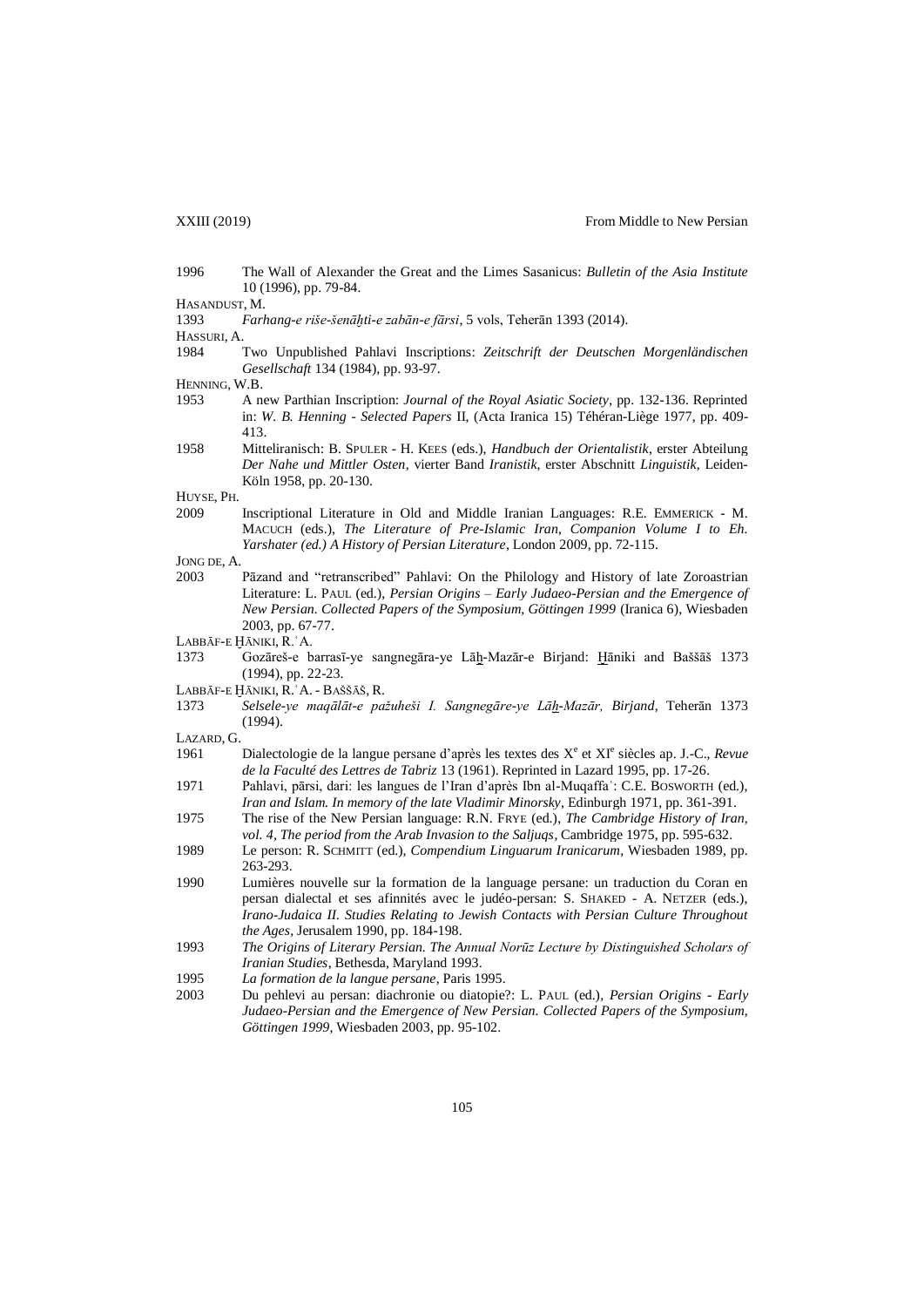LIVSHITS, V.A.

- 2002 Parthians Joking: *Manuscripta Orientalia*. *International Journal for Oriental Manuscript Research* 8/1 (2002), pp. 27-35.
- 2011 Lāk Mazār, *Encyclopaedia Iranica online edition,* available at [http://www.iranicaonline.org/articles/lakh-mazar.](http://www.iranicaonline.org/articles/lakh-mazar) Last accessed 01/07/2019.
- LIVSHITS, V.A. NIKITIN, A.B.
- 1991 The Parthian epigraphic remains of Göbekli-depe and some other Parthian inscriptions: R.E. EMMERICK - D. WEBER (eds.), *Corolla Iranica. Papers in honour of Prof. Dr. David Neil MacKenzie on the occasion of his 65th birthday on April 8th, 1991*, Frankfurt am Main 1991, pp. 109-126.

MAGGI, M.

2003 New Persian Glosses in East Syriac Texts of the Eighth to Tenth Centuries: L. PAUL (ed.), *Persian Origins – Early Judaeo-Persian and the Emergence of New Persian. Collected Papers of the Symposium, Göttingen 1999* (Iranica 6), Wiesbaden 2003, pp. 111-145.

NASROLLAHZĀDE, S.

- 1393 Katibe-ye sang mazār-e Hājiābād (Naqš-e Rostam 1) va bāzḫāni-e katibe-ye Tang-e Jelow (Semirom 1): *Zabān-šenāḫt* 5, 10, pāyiz va zemestān 1393 (2014), pp. 181-195.
- 1398 *Katibehā-ye ḫosusi-ye fārsi-ye myāne-ye sāsāni va pasāsāsāni*, 2 vols, Teherān 1398 (2019).
- NASROLLAHZĀDE, S. JĀVERI, M.

- ORSATTI, P.
- 2003 Syro-Persian Formulas in Poetic Form in Baptism Liturgy: L. PAUL (ed.), *Persian Origins – Early Judaeo-Persian and the Emergence of New Persian. Collected Papers of the Symposium, Göttingen 1999*, (Iranica 6), Wiesbaden 2003, pp. 147-176.

PAUL, L.

2003 Early Judaeo-Persian in a Historical Perspective: The Case of the Prepositions be, u, pa(d) and the Suffix rā: L. PAUL (ed.), *Persian Origins – Early Judaeo-Persian and the Emergence of New Persian. Collected Papers of the Symposium, Göttingen 1999*, (Iranica 6), Wiesbaden 2003, pp. 177-194.

PERRY, J.

2009 The origin and development of literary Persian: J.T.P. DE BRUIJN (ed.), *General Introduction to Persian Literature*; (= Eh. Yarshater (ed.) *A History of Persian Literature* I), London-New York 2009, pp. 43-70.

RAHBAR, M.

- 1376 Kavušhā-ye bāstān-šenāsi-ye bandiyān-e dargaz: *Gozārešhā-ye bāstān-šenāsi* 1 (1376 = 1997), pp. 9-32.
- 1378 Moʿarafi-e Ādariyān (Ātašgāh) makšufe-ye dure-ye sāsāni dar bandiyān-e dargaz va barrasi-e moškilat-e meʿmari-e in banā: *Majmuʿe-ye maqālāt-e dovomin kongre-ye bein al-melali-e tāriḫ, meʿmāri va šahrsāzi-e irān, be gušeš-e Bāqer Ayatollazāde Širāzi*, vol. 2, Teherān1387 (1999), pp. 315-341.
- 1998 Découverte d'un monument d'epoque sassanide à Bandian, Dargaz (North Khorasan). Fouilles 1994 et 1995: *Studia Iranica* 27 (1998), pp. 213-250.
- 2004 Le monument de Bandian, Dargaz: un temple du feu d'après les dernières découvertes, 1996-1998: *Studia Iranica*, 33/1 (2004), pp. 7-30.

<sup>1381</sup> Mazār-nevešte-hā-ye noyāfte-ye pahlavī-ye sāsānī az Cešmenāz Samirom: *Nāme-ye Irāne Bāstān* 2/2 (1381 = Autumn and Winter 2002-2003), pp. 71-76.